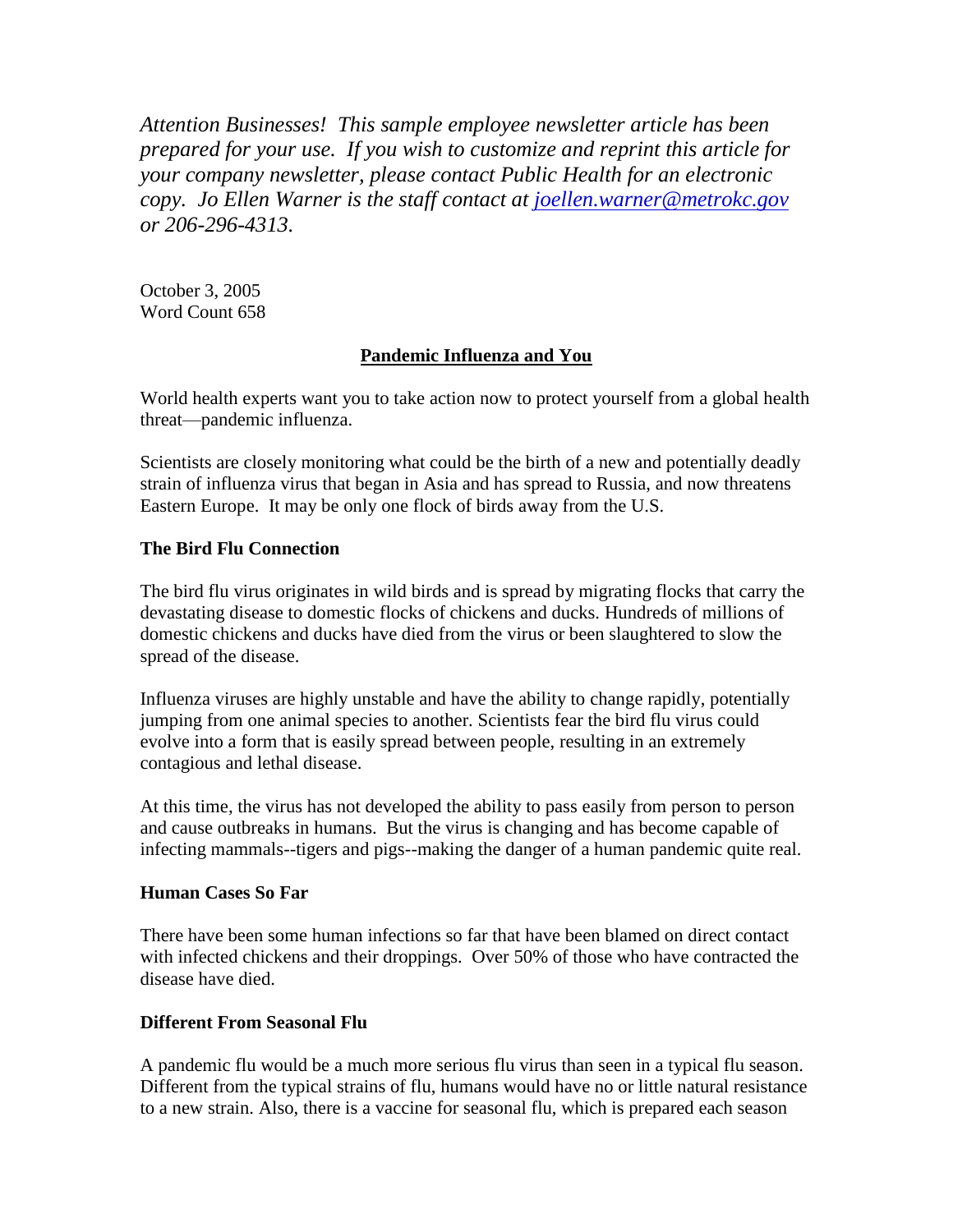against new variations of the seasonal influenza. The current influenza vaccine will not protect against pandemic flu.

### **Treatment**

Flu drugs exist that may be used both to prevent people from catching bird flu and to treat those who have it. Tamiflu and Relenza are expected to work – though supplies could run out quickly if an outbreak occurs.

Currently there is no vaccine, although scientists are working to develop one. Most likely, a vaccine would not be ready in time to stop a worldwide human outbreak.

# **Potential United States and King County Impacts:**

The CDC predicts that that as much as 25% to 30% of the US population could be affected by a pandemic. Undoubtedly, a pandemic flu would be disruptive and costly to business. Up to 35% of the workforce could be affected at any given time. The economic impact in the United States could reach \$166.5 billion

In King County, we could see 1.2 million people infected in the first 6 weeks; 245,000 - 612,000 clinically ill; 180,000 - 470,000 outpatient medical visits; 24,436 – 57,216 people hospitalized, and  $600 - 2,700$  deaths.

# **When is it expected?**

According to the World Health Organization, the world is "now overdue" for an influenza pandemic, since mass epidemics have occurred every 20 to 30 years. It has been nearly 40 years since the last one.

# **Protect Yourself, Your Family, and Co-workers**

Public Health – Seattle & King County is our partner in pandemic flu preparedness. They advise us to:

# **Stop germs from spreading.**

- Stay home when you are sick
- Cover your mouth and nose with tissue when coughing and sneezing
- Wash your hands often. The key is to wash thoroughly with warm water, and to wash frequently.
- When hand washing is not possible, use an alcohol based hand cleaner
- Avoid touching your mouth, nose, and eyes
- Have a good home disaster preparedness plan <http://www.metrokc.gov/prepare/preparerespond/prepared.aspx>
- Visit Public Health's [Stop Germs](http://www.metrokc.gov/health/stopgerms/index.htm) web site [www.metrokc.gov/health/stopgerms](file:///C:/Documents%20and%20Settings/ingj/Local%20Settings/Temporary%20Internet%20Files/OLK84/www.metrokc.gov/health/stopgerms)